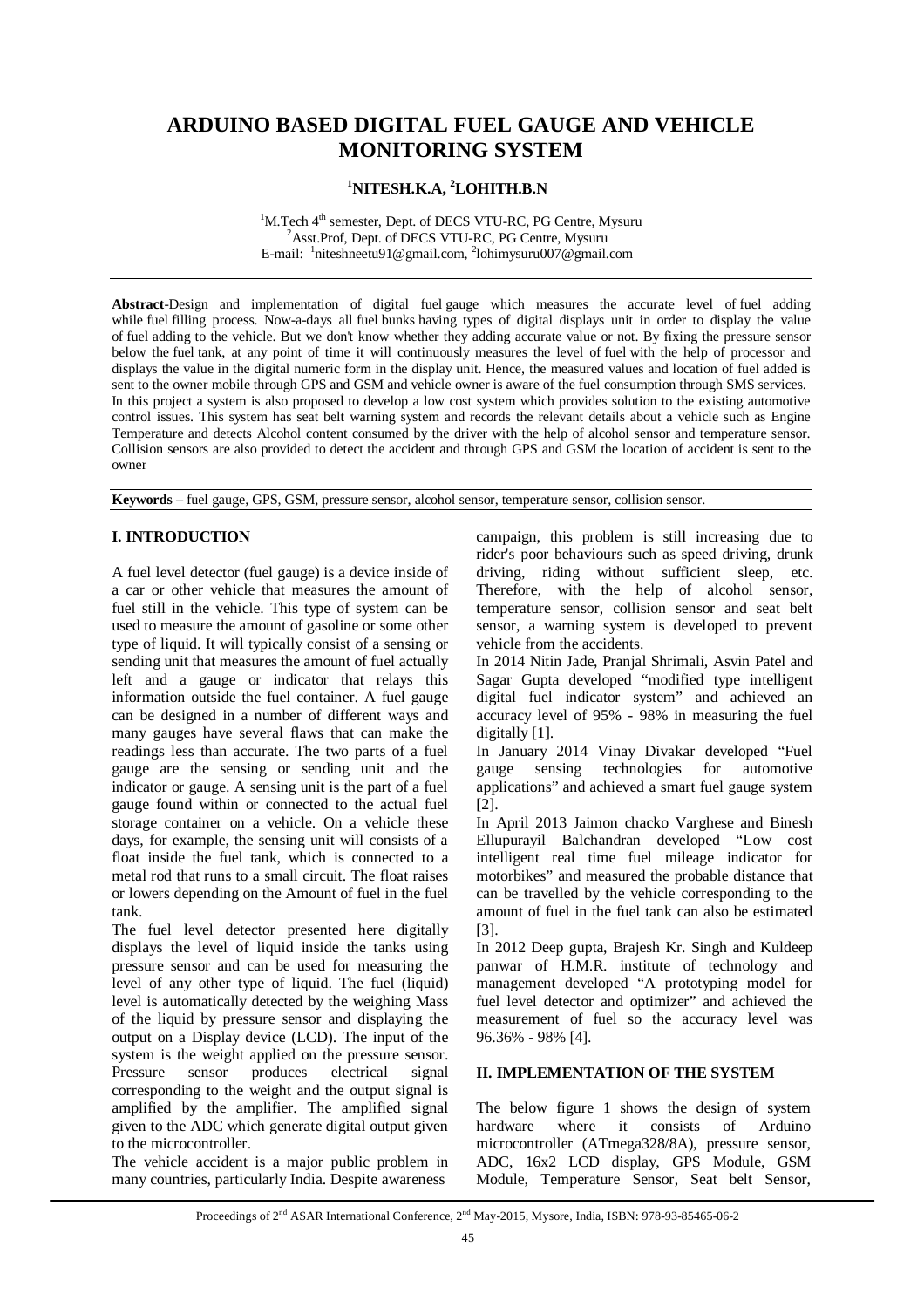Alcohol Sensor, collision sensor, motor and a LED bulb.



Alcohol Sensor, collision sensor, motor and a LED bulb.

#### **Figure 1: Design of system hardware**

Initially the microcontroller is initialized and the fuel level in the tank is measured, if the fuel level is low then it is indicated on the display and fuel is filled into the tank and if the fuel is full then the pressure is sensed and the analog value is converted into digital form by the microcontroller and displayed in numeric digital form on the LCD display. After digitally displaying the fuel level in the tank, with the help of GPS and GSM modem the location of fuel filling place is sent to the owner's cell phone to avoid any fraud. Then with the help of seat belt, alcohol and temperature sensors, alcohol content present in driver is measured and wearing of seat belt is authenticated then the engine temperature is measured for nominal degree in Celsius if all these tests are passed by the driver then only the engine of the vehicle can be started. Collision sensors are provided to detect if any accident occurred. If, collision sensor is pressed or ON it indicates accident occurred and sends the location of accident to the owner through GPS and GSM modems and this is shown below.



**Figure 2: Implementation flow diagram**

#### Proceedings of 2<sup>nd</sup> ASAR International Conference, 2<sup>nd</sup> May-2015, Mysore, India, ISBN: 978-93-85465-06-2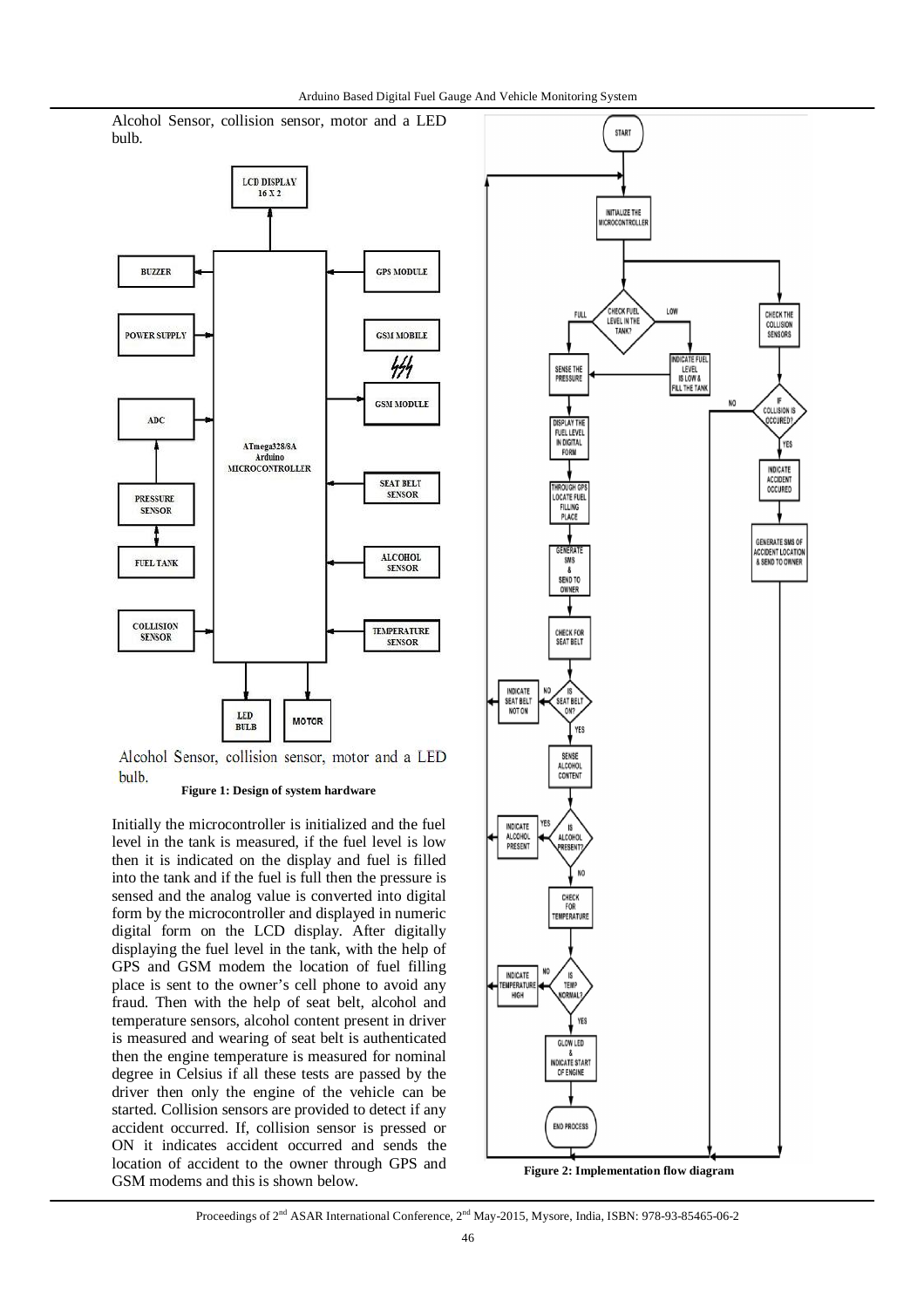# **III COMPONENTS**

The main components required for the functioning of the above proposed solution are elucidated below.

#### **A. Microcontroller**

The ATmega328 is a low-power CMOS 8-bit microcontroller based on the AVR enhanced RISC architecture. By executing powerful instructions in a single clock cycle, the ATmega328 achieves throughputs approaching 1 MIPS per MHz allowing the System designer to optimize power consumption versus processing speed.

#### **B. Pressure sensor**

The MPX10 series devices are silicon piezoresistive pressure sensors providing a very accurate and linear voltage output — directly proportional to the applied pressure. These standard, low cost, uncompensated sensors permit to design and add their own external temperature compensation and signal conditioning networks. Compensation techniques are simplified because of the predictability of Motorola's single element strain gauge design.

#### **C. Temperature sensor**

The LM35 series are precision integrated-circuit temperature devices with an output voltage linearlyproportional to the Centigrade temperature. The LM35 device has an advantage over linear Range temperature sensors calibrated in Kelvin, as it is not required to subtract a large constant voltage from the output to obtain convenient Centigrade scaling. The LM35 device does not require any external calibration or trimming to provide typical accuracies of  $\pm\frac{1}{4}$ °C at room temperature and  $\pm\frac{3}{4}$ °Cover a full −55°C to 150°C temperature range. Lower cost is assured by trimming and calibration at the wafer level. The low-output impedance, linear output and precise inherent calibration of the LM35 device makes interfacing to readout or control circuitry especially easy. The device is used with single power supplies, or with plus and minus supplies. As the LM35 device draws only 60  $\mu$ A from the supply, it has very low self-heating of less than 0.1°C in still air. The LM35 device is rated to operate over a −55°C to 150°C temperature range.

#### **D. Alcohol sensor**

MQ303A is semiconductor sensor is for Alcohol detection, It has good sensitivity and fast response to alcohol, suitable for portable alcohol detector.

#### **E. GSM SIM 900**

The SIM900 is a complete Quad-band GSM/GPRS solution in a SMT module which can be embedded in the applications. The SIM900 delivers GSM/GPRS 850/900/1800/1900MHz performance for voice, SMS, Data, and Fax in a small form factor and with

low power consumption. With a tiny configuration of 24mm x 24mm x 3 mm, SIM900 can fit almost all the space requirements in your M2M application, especially for slim and compact demand of design.

- 1. SIM900 is designed with a very powerful single-chip processor integrating AMR926EJ-S core.
- 2. Quad band GSM/GPRS module with a size of 24mmx24mmx3mm.
- 3. An embedded Powerful TCP/IP protocol stack.

### **F. GPS MODULE**

The SkyNav SKG13C is a complete GPS engine module that features super sensitivity, ultra low power and small form factor. The GPS signal is applied to the antenna input of module, and a complete serial data message with position, velocity and time information is presented at the serial interface with NMEA protocol or custom protocol. It is based on the high performance features of the MediaTek 3329 single-chip architecture, its – 165dBm tracking sensitivity extends positioning coverage into place like urban canyons and dense foliage environment where the GPS was not possible before. The small form factor and low power consumption make the module easy to integrate into portable device like mobile phones, cameras and vehicle navigation systems.

#### **G. LCD**

We are using a high quality 16 characters by 2 line display module, with back lighting.

- 1. 16 Characters x 2 Lines
- 2. HD44780 Equivalent LCD Controller/driver Built-In
- 3. 4-bit or 8-bit MPU Interface
- 4. Standard Type
- 5. Works with almost any Microcontroller

## **IV. RESULTS AND DISCUSSIONS**

Since in today's real world the fuel level in vehicle (car or motorcycle) is measured analogously, by design and implementation of this project the fuel in the tank of vehicle is measured digitally and displayed on the LCD screen. The pressure sensor present in the fuel tank of the vehicle senses the pressure applied to it by the liquid and the microcontroller internally converts the received analog signal into digital form and displays it on LCD in digital numeric form. Then the GSM module sends the SMS to the owner about the location of fuel added from the received data of GPS module. Then seat belt, alcohol detection and engine temperature test is carried out, if and only if these three tests are passed the motor is started. Collision sensors help in detecting the accident and with the help of GPS and GSM the place of accident is intimidated to the owner of the vehicle.